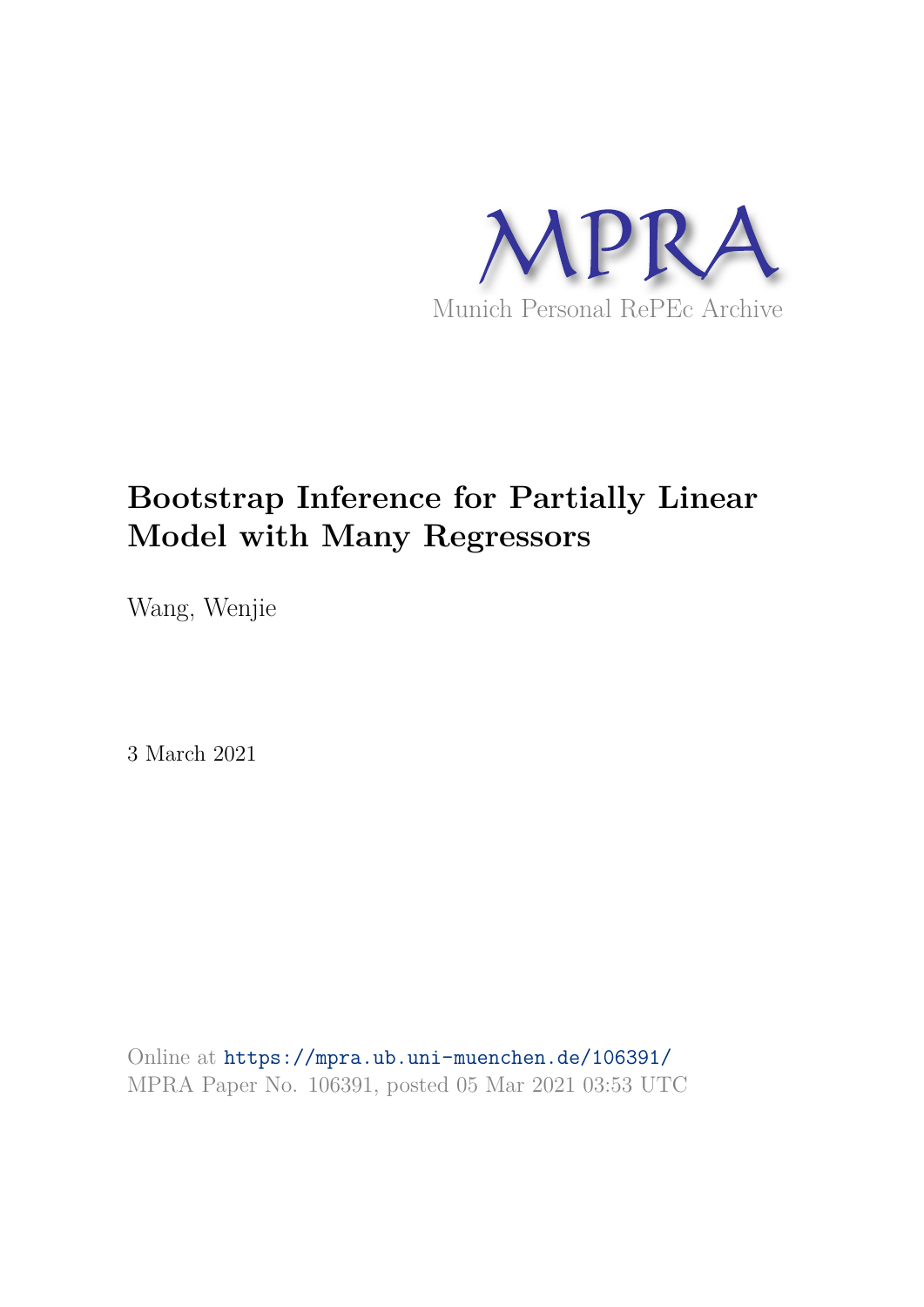# Bootstrap Inference for Partially Linear Model with Many Regressors

Wenjie Wang <sup>∗</sup>

March 3, 2021

#### Abstract

In this note, for the case that the disturbances are conditional homoskedastic, we show that a properly re-scaled residual bootstrap procedure is able to consistently estimate the limiting distribution of a series estimator in the partially linear model even when the number of regressors is of the same order as the sample size. Monte Carlo simulations show that the bootstrap procedure has superior finite sample performance than asymptotic approximations when the sample size is small and the number of regressors is close to the sample size.

Keywords: Bootstrap approximation, Partially linear model, Many regressors asymptotics

<sup>∗</sup>Division of Economics, School of Social Sciences, Nanyang Technological University, HSS-04-65, 14 Nanyang Drive, 637332, Singapore. E-mail address: wang.wj@ntu.edu.sg.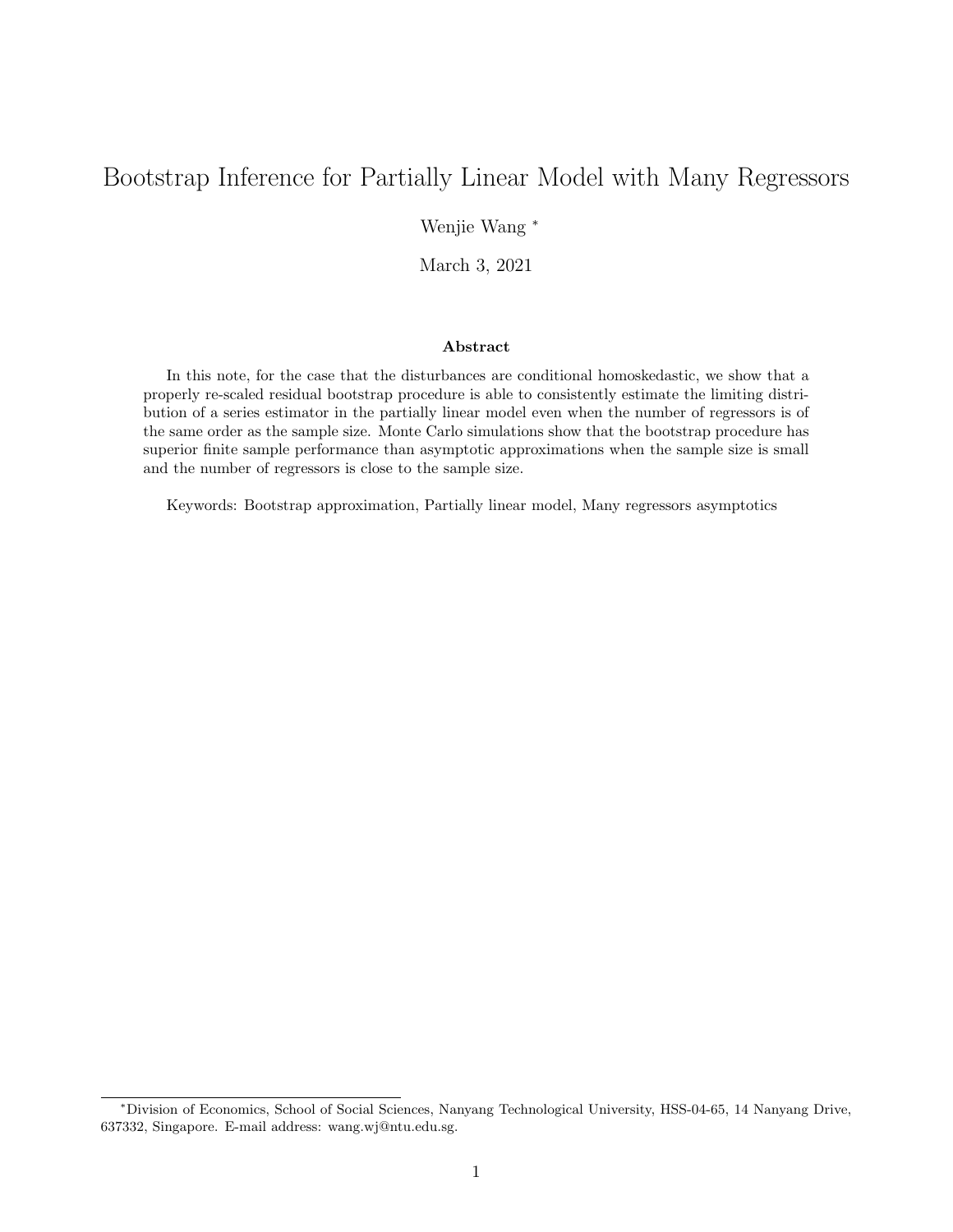## 1 Introduction

In recent years, various efforts have been made to relax linear regression model assumptions and hence widen their applicability, since a wrong model on the regression function can lead to excessive modeling biases and erroneous conclusion. Of importance is the partially linear regression model which allows the relationship between response and partial covariates to be not specified. A partially linear regression model can be written as

$$
y_i = x_i \beta + g(z_i) + \epsilon_i, i = 1, ..., n
$$

where  $\beta$  is parameter of interest and  $g(\cdot)$  is unknown function. Donald and Newey (1994) discussed estimating the model using series approximation (e.g., polynomials or splines) to  $g(z_i)$  and gave conditions for the asymptotic normality of this estimator using standard asymptotics. However, this result is not robust to the number of terms in the series approximation since it is assumed to be fixed when the number of sample size goes to infinity. Recently, Cattaneo, Jansson and Newey (2018) propose an alternative asymptotic framework which allows the number of terms to grow as fast as the sample size. They show that under many regressors asymptotics, the limiting distribution of the series estimator has a larger than usual asymptotic variance. Moreover, when the disturbance is homoskedastic, this larger variance can be consistently estimated by the usual variance estimator provided that a degrees-of-freedom correction is used.

However, as can be seen from our simulation result, inference based on the asymptotic normal approximation of Cattaneo et al. (2018) can have size distortion in finite samples, especially when the sample size is small and the number of regressors is close to the sample size. It is therefore tempting to consider whether other methods, such as the bootstrap, is able to provide a better alternative than their asymptotic normal approximation. Indeed, in a similar context of linear instrumental variable model where the number of instruments is allowed to be a nontrivial fraction of sample size, the bootstrap, when designed properly, is found to be asymptotically valid and has better finite-sample performance than conventional asymptotic approximations in terms of size control for hypothesis testing; e.g., see Wang and Kaffo (2016), Kaffo and Wang (2017), and Wang (2020).

In this paper, we propose a residual-based i.i.d. bootstrap which puts mass  $1/n$  at each (re-scaled) residual in order to approximate the limiting distribution of series estimator. The residuals are properly re-scaled to account for the affect of using a large number of regressors. We show analytically that our bootstrap techniques provide a valid method to approximate the limiting distribution of the series estimator under Cattaneo et al. (2018)'s many regressors asymptotics. A Monte Carlo experiment shows that confidence intervals based on Cattaneo et al. (2018)'s normal approximation can have size distortion in finite sample, especially when the number of regressors is large. Our bootstrap procedure reduces these distortions.

The rest of this paper is organized as follows. Section 2 describes setup of the model and the many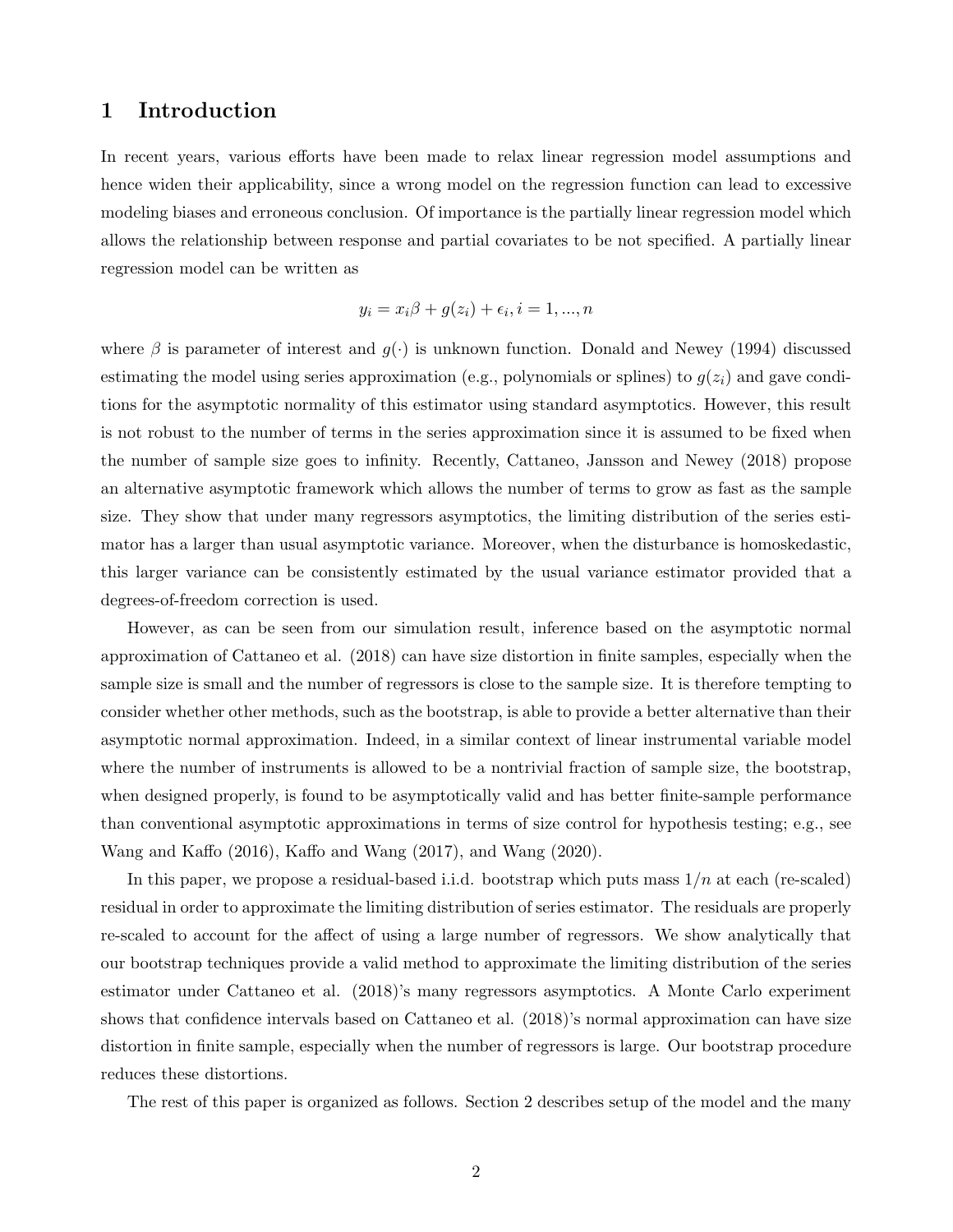regressor asymptotics in the partially linear model. Then, we present the result for bootstrap-based inference on the partially linear model with many series regressors. In Section 3, we present some Monte Carlo simulation results, while Section 4 concludes.

## 2 Setup and Main Results

Let  $(y_i, x_i, z_i)'$ ,  $i = 1, ..., n$  be a random sample of the random vector  $(y, x, z)'$  where  $y \in R$  is a dependent variable and  $x \in R$ ,  $z \in R^{d_z \times 1}$  are explanatory variables. The partially linear model is given by

$$
y_i = x_i \beta + g(z_i) + \epsilon_i, E[\epsilon_i | x_i, z_i] = 0,
$$

and  $x_i = h(z_i) + v_i$  with  $h(z_i) = E[x_i | z_i]$ ;  $g(\cdot)$  and  $h(\cdot)$  are unknown functions. We also assume that the disturbances are homoskedastic:  $E[\epsilon_i^2]$  $i^2 | x_i, z_i] = \sigma_{\epsilon \epsilon}, \ E[v_i^2]$  $i[z_i] = \Sigma_{vv}$ . Following Cattaneo et al. (2018), we will condition on  $Z$  throughout the following discussion (alternatively, we could assume that  $Z$  is non-random, as pointed out by Cattaneo et al. (2018).

A series estimator of  $\beta$  is obtained by using approximating function of  $z_i$ . To describe the estimator, let  $p^k(z) = (p_{1k}(z), ..., p_{kk}(z))'$  be a vector of approximating functions, such as polynomials or splines, where k denotes the number of terms in the regression. Here the unknown function  $g(z)$ will be approximated by a linear combination of the approximating functions. Therefore, letting  $Y = [y_1, ..., y_n]' \in R^{n \times 1}$  and  $X = [x_1, ..., x_n]' \in R^{n \times 1}$ , and  $P_Z = [p^k(z_1), ..., p^k(z_n)]'$ , a series estimator of  $\beta$  is given by

$$
\hat{\beta} = (X'M_ZX)^{-1}X'M_ZY, M_Z = I - Q_Z, Q_Z = P_Z(P'_ZP_Z)^{-1}P'_Z
$$

where  $A^-$  denotes a generalized inverse of a matrix A (satisfying  $AA^-A = A$ ) and  $X'M_ZX$  will be non-singular with probability approaching one under appropriate conditions.

The limiting distribution of  $\hat{\beta}$  was derived by Donald and Newey (1994) under conventional asymptotics where the number of series terms is assumed to be fixed. However, such asymptotics cannot provide a good approximation for the distribution of  $\hat{\beta}$  when the number of regressors become large.

To obtain a better approximation in the case of many regressors, Cattaneo et al. (2018) recently proposed an alternative asymptotic framework, in which the number of terms in the series approximation is allowed to grow as fast as the sample size. More precisely, it is shown that when the disturbances are homoskedastic,

$$
\sqrt{n}(\hat{\beta}-\beta) \to^d N(0,\Omega)
$$

under many regressors asymptotics, where  $\Omega = \sigma_{\epsilon \epsilon} \Gamma^{-1}$ ,  $\Gamma = (1 - \alpha) \Sigma_{vv}$  with  $\alpha \in [0, 1)$ . Apparently, the presence of many regressors leads to a larger asymptotic variance which captures term assumed away by the classical asymptotic result. Moreover, Cattaneo et al. (2018) show that this larger variance can be consistently estimated by using the usual asymptotic variance estimator with a proper degrees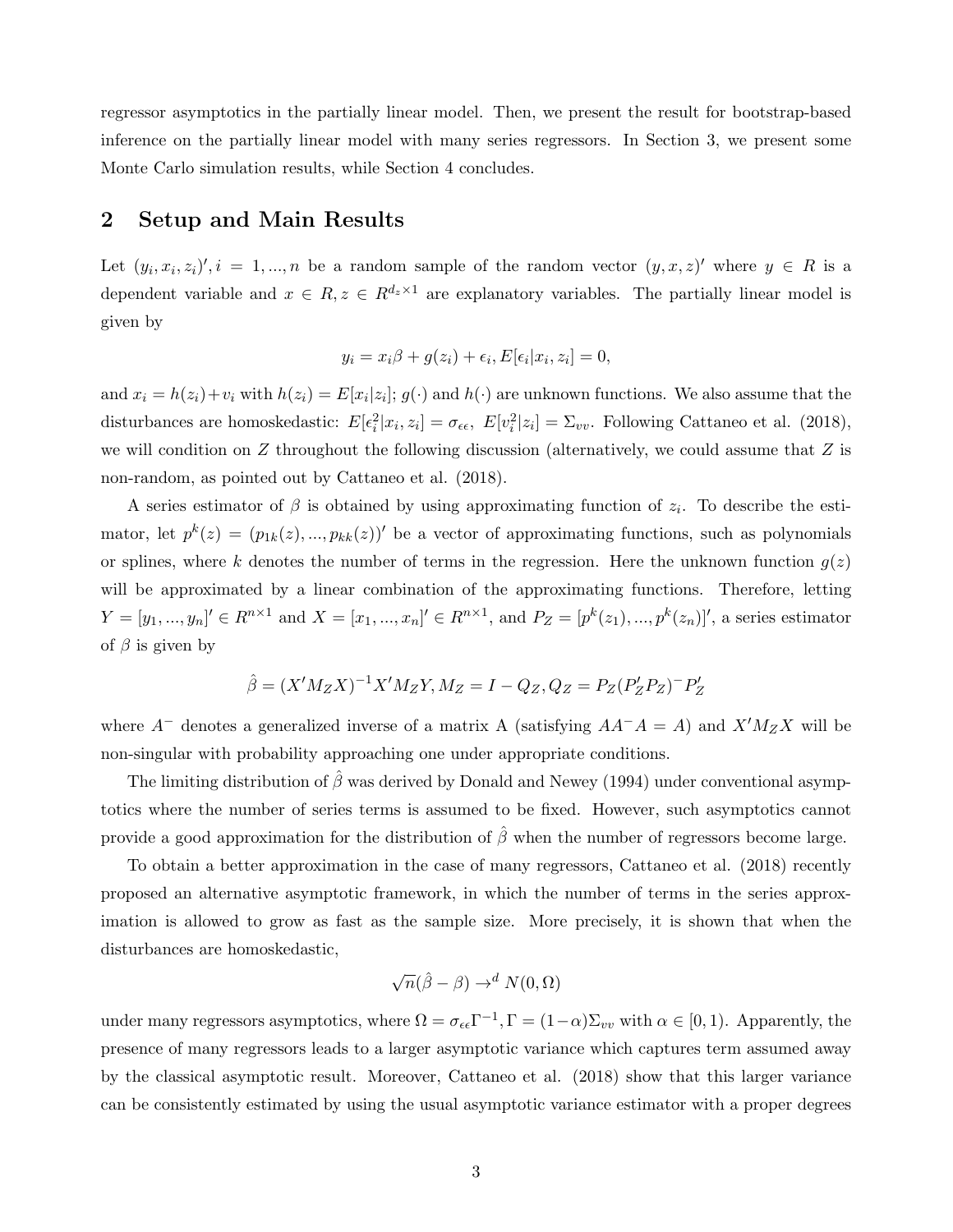of freedom correction. In particular, they show that

$$
\widehat{\Omega}^{-1/2}(\widehat{\beta}-\beta) \to^d N(0,1)
$$

where  $\widehat{\Omega} = \widehat{s}^2 \widehat{\Gamma}^{-1}, \widehat{s}^2 = \widehat{\epsilon}' \widehat{\epsilon}/(n-k-1), \widehat{\epsilon} = M_Z(Y - X\widehat{\beta}), \widehat{\Gamma} = X'M_ZX/n.$ 

However, as can be seen from our simulation result, inference based on Cattaneo et al. (2018)'s asymptotic approximation can still have serious distortion, especially when the number of regressors is large relative to the sample size. Here, we propose a bootstrap method as an alternative to their asymptotic normal approximation. We show both analytically and numerically that this method is valid under many regressors asymptotics in the sense that our method consistently estimate the limiting distribution of  $\hat{\beta}$  even when the number of terms in the series approximation possibly grows as fast as the sample size.

Specifically, our bootstrap procedure proceeds as follows.

1. We obtain properly re-scaled residuals

$$
\hat{\epsilon} = M_Z(Y - X\hat{\beta}), \ \hat{V} = M_Z X
$$

Denote  $\bar{\epsilon} = n^{-1} \sum_{i=1}^n \hat{\epsilon}_i$ . Let  $\hat{F}_n^{\epsilon}$  be the empirical distribution of  $\sqrt{\frac{n}{n-k}} (\hat{\epsilon}_i - \bar{\epsilon})$ , so  $\hat{F}_n^{\epsilon}$  puts mass  $\frac{1}{n}$  at  $\sqrt{\frac{n}{n-k}} (\hat{\epsilon}_i - \bar{\epsilon})$  and  $\int x d\hat{F}_n^{\epsilon}(x) = 0$ . Similarly, denote  $\bar{V} = n^{-1} \sum_{i=1}^n \hat{V}_i$ . Let  $\hat{F}_n^v$ be the empirical distribution of  $\sqrt{\frac{n}{n-k}}$  $(\hat{V}_i - \bar{V})$ , so  $\hat{F}_n^v$  puts mass  $\frac{1}{n}$  at  $\sqrt{\frac{n}{n-k}}$  $(\hat{V}_i - \bar{V})$  and  $\int x d\hat{F}_n^v(x) = 0.$ 

- 2. Generate  $\{\epsilon_1^*,...,\epsilon_n^*\}$ , which are conditionally independent with common distribution  $\hat{F}_n^{\epsilon}$  and  ${V_1^*, ..., V_n^*}$ , which are conditionally independent with common distribution  $\hat{F}_n^v$ .
- 3. We set the bootstrap data generating process (DGP) as

$$
X^* = Q_Z X + V^*
$$
  

$$
Y^* = X^* \hat{\beta} + Q_Z (y - X \hat{\beta}) + \epsilon^*
$$

where  $\epsilon^* = (\epsilon_1^*, ..., \epsilon_n^*)'$  and  $V^* = (V_1^*, ..., V_n^*)'$ .

4. Generate  $\hat{\beta}^* = \left(X^{*'}M_ZX^*\right)^{-1}X^{*'}M_ZY^*$  using bootstrap pseudo-data.

**Remark 1.** Note that in our bootstrap procedure, the residuals  $(\hat{\epsilon}, \hat{v})$  are properly re-scaled to take account for the affect of using many terms in the series approximation. In the bootstrap literature, such degree-of-freedom correction are often implemented to obtain a better finite sample performance. Here, our result gives a large sample justification for the correction because under many regressors asymptotics, this is no longer a problem of finite sample performance, and re-scaling the residuals becomes essential to establishing the validity of residual-based bootstrap, as will be shown in Theorem 2.1 below. Intuitively, accounting for the correct degrees of freedom is important whenever the number of terms in the linear model is large relative to the sample size.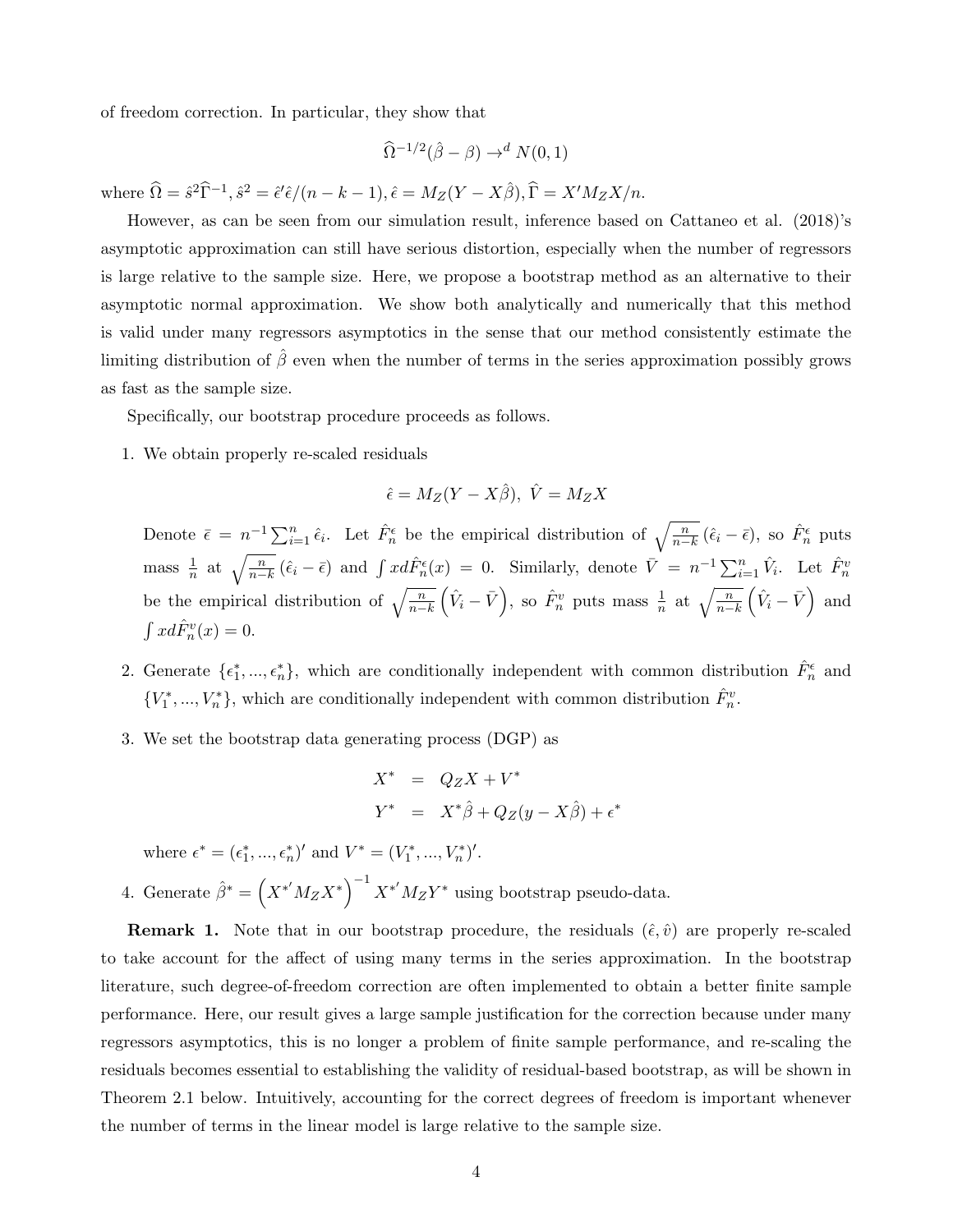In order to formally investigate the asymptotic properties of the bootstrap estimator  $\hat{\beta}^*$ , we begin with the following assumptions. These assumptions are also used in Cattaneo et al. (2018).

#### Assumption 1.

(a) For some  $\alpha_h > 0$ , there is nonrandom  $\eta_h \in R^k$  such that  $\sum_{i=1}^n E\left[||h(z_i) - \eta_h p^k(z_i)||^2\right] / n =$  $O(k^{-2\alpha_h}).$ 

(b) For some  $\alpha_g > 0$ , there is nonrandom  $\eta_g \in R^k$  such that  $\sum_{i=1}^n E\left[||g(z_i) - p^k(z_i)'\eta_g||^2\right] / n =$  $O(k^{-2\alpha_g}).$ 

As pointed out by Cattaneo et al. (2018), these conditions are implied by conventional assumptions from approximation theory. They are needed for the control of bias from approximating unknown functions by a linear combination of  $p^k(\cdot)$ . Next, we also assume that certain moments of the disturbances are bounded.

#### Assumption 2.

There is  $C < \infty$  such that  $E[V_i^4]$  $\mathcal{E}^4_i] \leq C$  and  $E[\epsilon_i^4]$  $_{i}^{4}] \leq C.$ 

We are now ready to establish the main results.

**Theorem 2.1** Suppose that Assumptions 1-2 hold. Then, if  $\alpha_n = k/n \rightarrow \alpha \in [0,1)$ ,

$$
sup_{x \in R} \left| P^* \left[ \sqrt{n} (\hat{\beta}^* - \hat{\beta}) \le x \right] - P \left[ \sqrt{n} (\hat{\beta} - \beta) \le x \right] \right| \to^p 0,
$$

and

$$
sup_{x\in R}\left|P^*\left[\widehat{\Omega}^{*-1/2}(\widehat{\beta}^*-\widehat{\beta})\leq x\right]-P\left[\widehat{\Omega}^{-1/2}(\widehat{\beta}-\beta)\leq x\right]\right|\to^p0
$$

where  $P^*$  denotes the probability measure induced by the bootstrap procedure proposed in this section.

Remark 2. The first result in Theorem 2.1 guarantees the asymptotic validity of percentile type tests and confidence intervals (CIs) based on our bootstrap method. More precisely, Percentile type bootstrap intervals based on  $\hat{\beta}$  and  $\hat{\beta}^*$  are computed as

$$
\hat{\beta} \pm q_{0.95}^*,\tag{1}
$$

where  $q_{0.95}^*$  is such that  $P^*$   $\left( \left| \hat{\beta}^* - \hat{\beta} \right| \leq q_{0.95}^* \right) = 0.95$ . Moreover, the second result in Theorem 2.1 shows that percentile-t tests and CIs based on our bootstrap method is also valid. Therefore, we can construct CI for  $\beta$  using

$$
\hat{\beta} \pm z_{0.95}^* \sqrt{\hat{\Omega}},\tag{2}
$$

where  $z_{0.95}^*$  is such that  $P^* \left( \left| \frac{\hat{\beta}^* - \hat{\beta}}{\sqrt{\hat{\Omega}^*}} \right| \right)$  $\vert \leq z_{0.95}^{*}$  = 0.95. And we can define percentile and percentile-t type bootstrap tests accordingly.

Remark 3. It is easy to see that our bootstrap is also valid under Donald and Newey (1994)'s conventional asymptotics where  $\alpha_n = k/n \to 0$ . Therefore, this procedure can be seen as a unified inference approach which is valid regardless of the number of regressors used in the series estimation.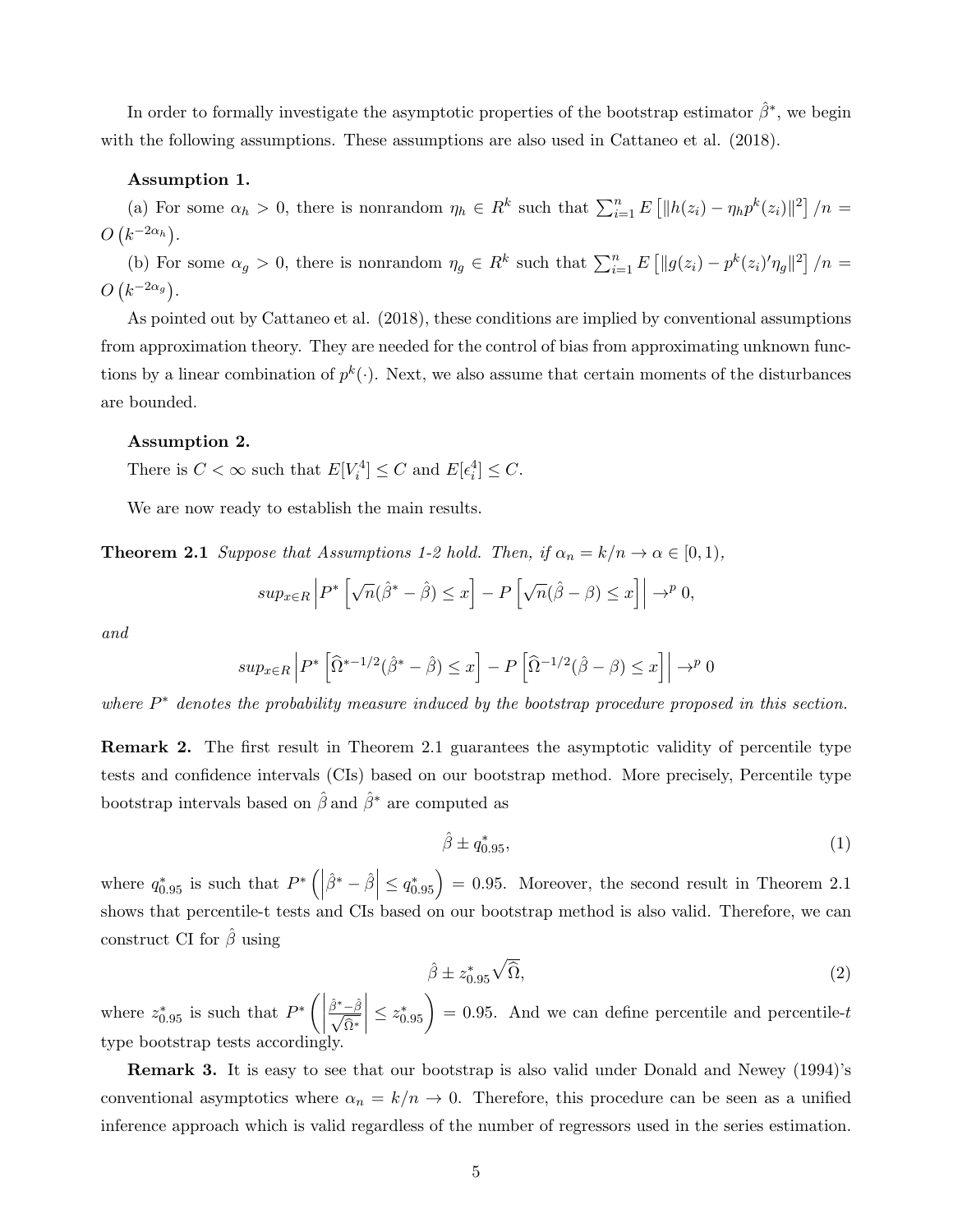|                        | $n = 100$ |        |        | $n = 200$ |        |        |
|------------------------|-----------|--------|--------|-----------|--------|--------|
|                        | $k=10$    | $k=40$ | $k=70$ | $k=10$    | $k=40$ | $k=70$ |
| $t_{HO,1}$             | 10.7      | 6.7    | 1.4    | 10.6      | 8.3    | 6.6    |
| $t_{HO,2}$             | 9.0       | 1.8    | $\cup$ | 9.7       | 5.2    | 2.1    |
| $\hat{\beta}^*_{part}$ | 5.3       | 5.0    | 5.8    | 5.8       | 4.7    | 5.7    |
| $\eta_{hs}$            | 5.6       | 3.0    | 0.3    | 5.7       | 4.0    | 2.8    |

Table 1. Empirical rejection frequency at 5 percent nominal level.

Note:  $t_{HO,1}$  and  $t_{HO,2}$  denote the t-ratios studied by Cattaneo et al. (2018).  $\hat{\beta}^*_{part}$  denotes the i.i.d. bootstrap proposed in this note.  $\hat{\beta}_{ths}^{*}$  denotes the i.i.d. bootstrap proposed in Liang et al. (2000).

## 3 Simulation

We conduct a Monte Carlo experiment to explore the finite sample performance of the bootstrap procedures proposed in the previous sections. Throughout this section, the simulation study is based on 5000 replications. We set sample size  $n = 100$  and  $n = 200$  and we set the number of bootstrap replication as  $B = 399$ .

For the partially linear model, we consider the following setting:

$$
y_i = x_i \beta + g(z_i) + \epsilon_i
$$
  

$$
x_i = h(z_i) + v_i
$$

where  $\beta = 0, z_i \sim U(-1, 1), \epsilon_i \sim N(0, 1), v_i \sim U(-1, 1),$  and  $g(z_i) = z_i(2 + z_i)^{-1/2}$ .

The estimator considered in the Monte Carlo experiment is based on power series approximation. Specifically, we approximate  $g(z_i)$  by  $p^k(z_i)'\gamma$  with  $p^k(z_i) = (1, z_i, z_i^2, ..., z_i^k)'.$  For the choices of k, the number of regressors in the partially linear model, we set  $k = 10, 40, 70$ . To explore the consequences of introducing many regressors in the partially linear model, we focus on the finite sample size properties of 4 competing methods:  $t_{HO,m}$ , m=1,2, which denote the two t-ratios studies in Cattaneo et al. (2018), the percentile type bootstrap test based on the residual i.i.d. procedure proposed in this note, and the percentile type bootstrap test based on the procedure proposed in Liang et al. (2000).

The main finding from the simulation is presented in Table 1. It turns out that the finite sample rejection frequency of  $t_{HO,m}, m = 1, 2$  is quite sensitive to the choice of k. Specifically, these tests tend to over-reject the null hypothesis when k is relatively small, but tend to under-reject when k becomes large. Also, the performance of  $t_{HO,1}$  is not always superior to that of  $t_{HO,2}$ , when k is large, the degrees of freedom corrected  $t_{HO,1}$  has difficulty to reject the null hypothesis. For the two bootstrap procedures, Liang, Härdle, and Sommerfeld  $(2000)$ 's bootstrap is able to well control the size when k is small, but it also under-rejects when k becomes a non-trivial fraction of the sample size. In contrast, Our bootstrap procedure has close-to-correct empirical size for the full range of  $k$  in the simulation.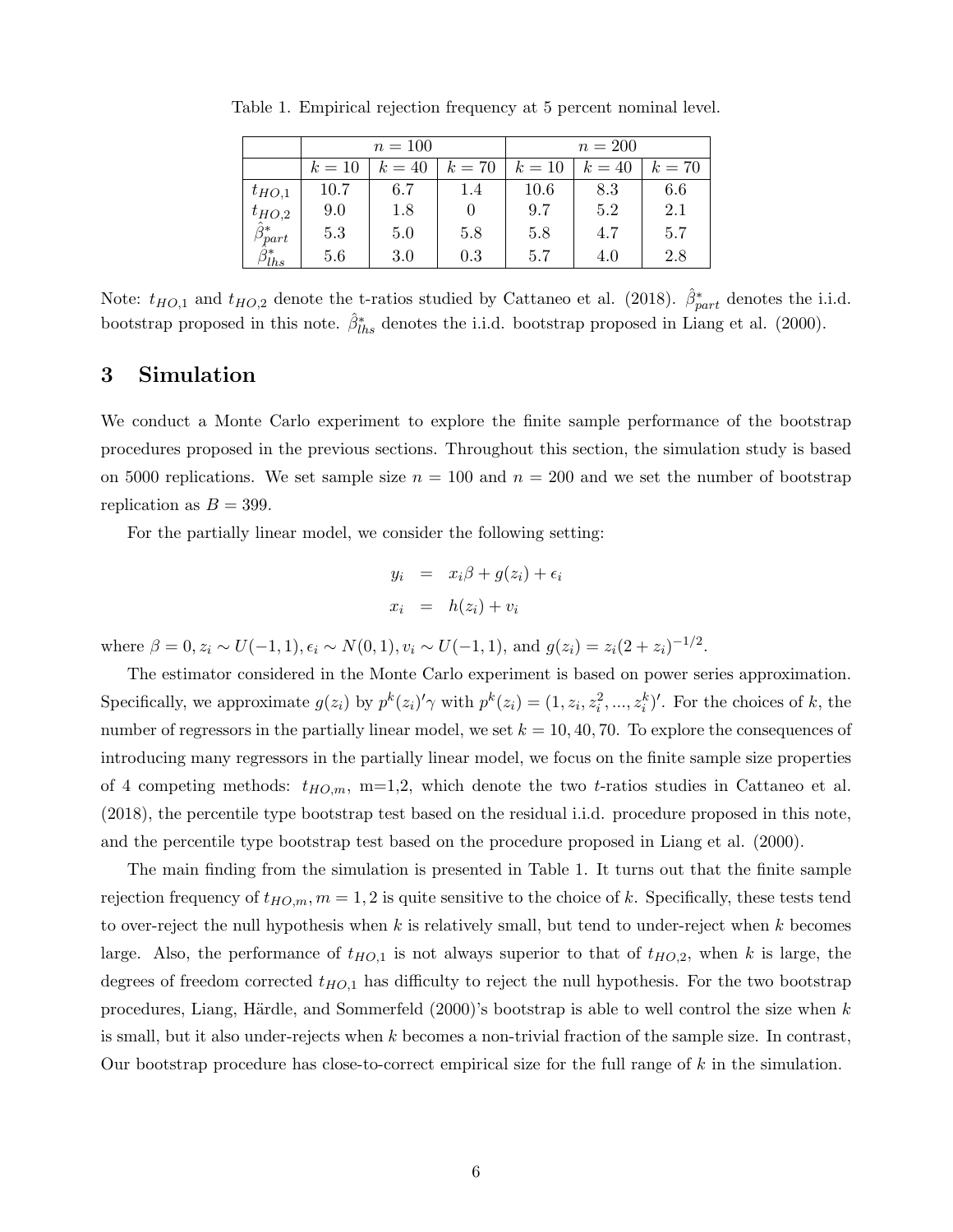# 4 Conclusion

In this note, we employ the asymptotic result introduced by Cattaneo et al. (2018) to derive results concerning bootstrap based inference for the partially linear model and the instrumental variable model. For the homoskedastic case, We show that when the residuals are properly re-scaled to account for the presence of many regressors, the i.i.d. bootstrap is able to well mimic the limiting distribution of the series estimator in the partially linear model, even when the number of regressors goes to infinity at the same speed as the sample size. For future research, we shall investigate the higher order properties of the bootstrap procedure when many regressors are involved by investigating the property of edgeworth expansions in such circumstances.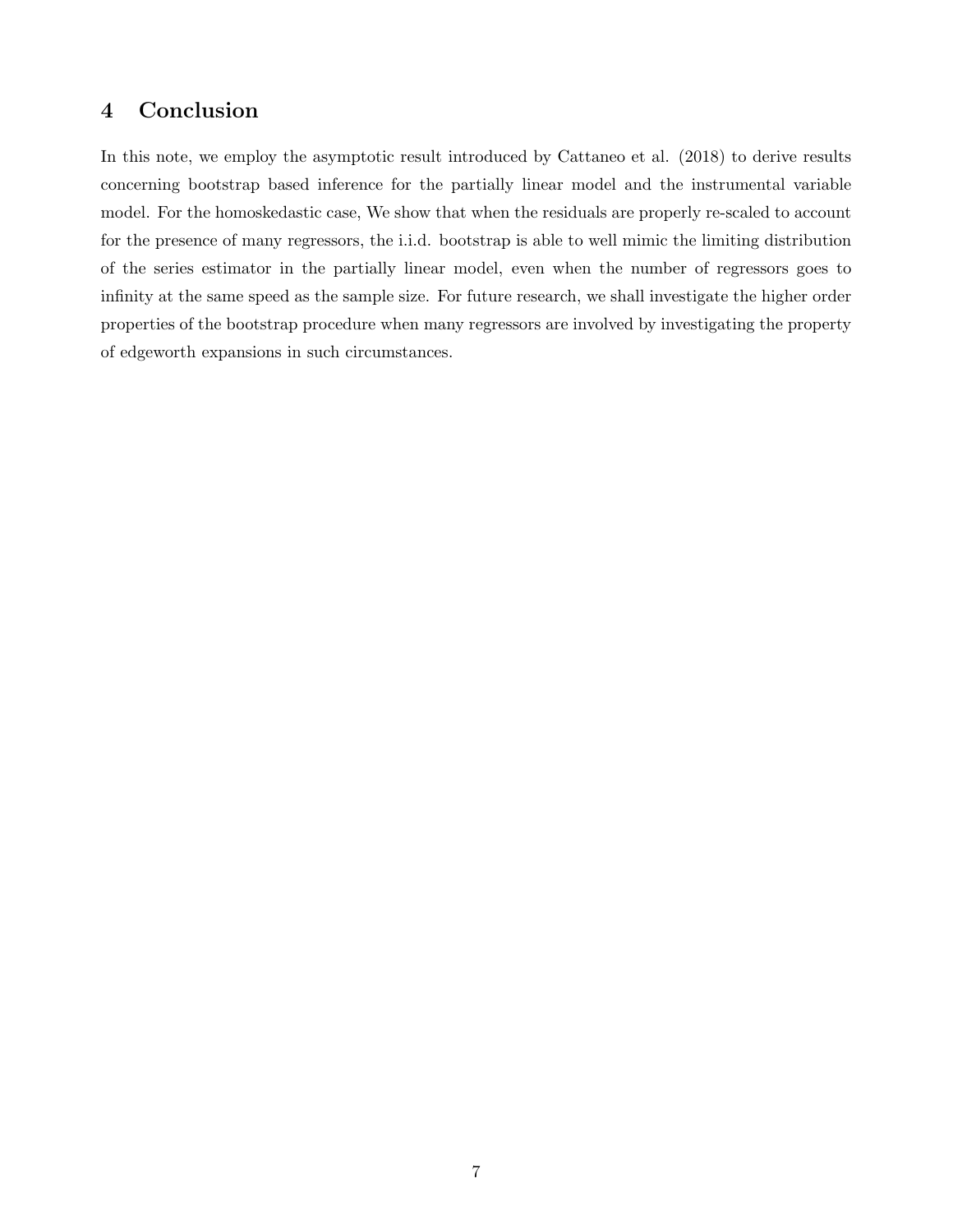## References

- Cattaneo, M. D., M. Jansson, and W. K. Newey (2012): "Alternative Asymptotics and the Partially Linear Model with Many Regressors," CREATES Research Papers 2012-02, School of Economics and Management, University of Aarhus.
- CATTANEO, M. D., M. JANSSON, AND W. K. NEWEY (2018): "Alternative asymptotics and the partially linear model with many regressors," Econometric Theory, 34(2), 277–301.
- DONALD, S. G., AND W. K. NEWEY (1994): "Series Estimation of Semilinear Models," Journal of Multivariate Analysis, 50(1), 30–40.
- Hansen, C., J. Hausman, and W. Newey (2008): "Estimation With Many Instrumental Variables," Journal of Business & Economic Statistics, 26, 398–422.
- KAFFO, M., AND W. WANG (2017): "On bootstrap validity for specification testing with many weak instruments," Economics Letters, 157, 107–111.
- LIANG, H., W. HÄRDLE, AND V. SOMMERFELD (2000): "Bootstrap approximation in a partially linear regression model," Journal of statistical planning and inference, 91(2), 413–426.
- Wang, W. (2020): "On Bootstrap Validity for the Test of Overidentifying Restrictions with Many Instruments and Heteroskedasticity," Discussion Paper No. 104858, University Library of Munich, Germany.
- WANG, W., AND M. KAFFO (2016): "Bootstrap inference for instrumental variable models with many weak instruments," *Journal of Econometrics*, 192(1), 231–268.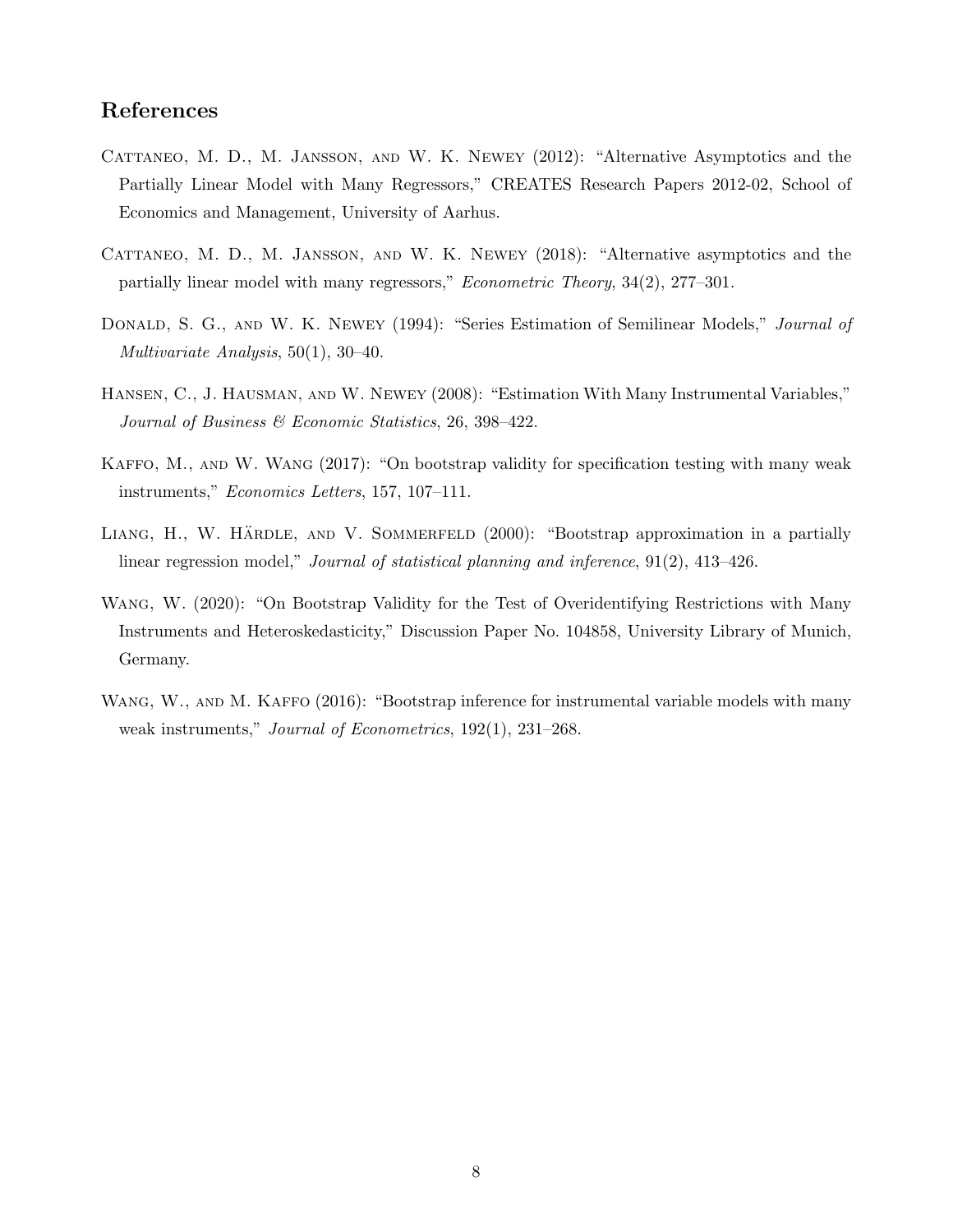## A Mathematical Proofs

Throughout this Appendix, let C be a generic positive constant that may be different in different use. For any bootstrap statistic  $T^*$  we write  $T^* \to^{p^*} 0$  in probability when  $\lim_{n \to \infty} P[P^*(|T^*| > \delta) > \delta] = 0$ for any  $\delta > 0$ , i.e.  $P^*(|T^*| > \delta) = o_p(1)$ . Also, we say that  $T^* = O_{p^*}(n^{\lambda})$  in probability if and only if  $\forall \delta > 0$ , There exists a  $M_{\delta} < \infty$  such that  $\lim_{n \to \infty} P[P^*(|n^{-\lambda}T^*| > M_{\delta}) > \delta] = 0$ , i.e.  $\forall \delta > 0$ , There exists a  $M_{\delta} < \infty$  such that  $P^*(|n^{-\lambda}T^*| > M_{\delta}) = o_p(1)$ . Finally, we write  $T^* \to^{d^*} D$  in probability, for any distribution D, when weak convergence under the bootstrap probability measure occurs in a set with probability converging to one.

**Lemma A.1** If Assumption 1 is satisfied, then if for some  $\delta > 0$ ,  $E[V_i^4]$  $\mathcal{E}_{i}^4] < \infty$  and  $E[\epsilon_i^4]$  $_{i}^{4}] < \infty$ , then  $E^*$   $[V_i^{*4}]$  and  $E^*$   $[\epsilon_i^{*4}]$  are bounded in probability.

#### Proof of Lemma A.1

We give the proof for  $E^*$   $[V_i^{*4}]$ , the proof for  $E^*$   $[\epsilon_i^{*4}]$  is similar.

$$
E^* [V_i^{*4}] = \frac{1}{n} \sum_{i=1}^n \left[ \sqrt{\frac{n}{n-k}} \left( \hat{V}_i - \bar{V} \right) \right]^4
$$
  

$$
= \left( \frac{1}{1 - \alpha_n} \right)^4 \frac{1}{n} \sum_{i=1}^n \left( \tilde{h}_i + \tilde{V}_i - \bar{V} \right)^4
$$
  

$$
\leq C \left\{ \frac{1}{n} \sum_{i=1}^n \left( \tilde{h}_i \right)^4 + \frac{1}{n} \sum_{i=1}^n \left( \tilde{V}_i - \bar{V} \right)^4 \right\}
$$

where  $\alpha_n = k/n$ ,  $\tilde{h}_i = h_i - \sum_{j=1}^n Q_{ij} h_j$  and  $\tilde{V}_i = V_i - \sum_{j=1}^n Q_{ij} V_j$ ;  $Q_{ij}$  denotes the ijth element of  $Q_Z$ . The inequality follows from Minkowski's inequality.

Furthermore, note that

$$
\sum_{i=1}^{n} \tilde{h}_{i}^{2} = trace\left(H'M_{Z}H\right) \le \sum_{i=1}^{n} \left(h(z_{i}) - p^{k}(z_{i})'\eta_{h}\right)^{2} = O_{as}\left(nk^{-2\alpha_{h}}\right)
$$

by Assumption 1. Therefore,  $\sum_{i=1}^{n} \tilde{h}_i^4 \leq \left(\sum_{i=1}^{n} \tilde{h}_i^2\right)$  $\int_{0}^{2} = O_{as} (n^2 k^{-4\alpha_h})$ . Moreover, we have

$$
E\left[\tilde{V}_i^4\right] \le C \sum_{j=1}^n \sum_{l=1}^n M_{ij}^2 M_{il}^2 E\left[V_j^2 V_l^2\right] \le C
$$

by properties of the idempotent matrix and by Assumption 2.

Therefore, we have by Minkowski's inequality

$$
\frac{1}{n} \sum_{i=1}^{n} (\tilde{V}_i - \bar{V})^4 \leq C \left\{ \frac{1}{n} \sum_{i=1}^{n} \tilde{V}_i^4 + \bar{V}^4 \right\} \n\rightarrow^p C \left\{ E \left[ \tilde{V}_i^4 \right] \right\}
$$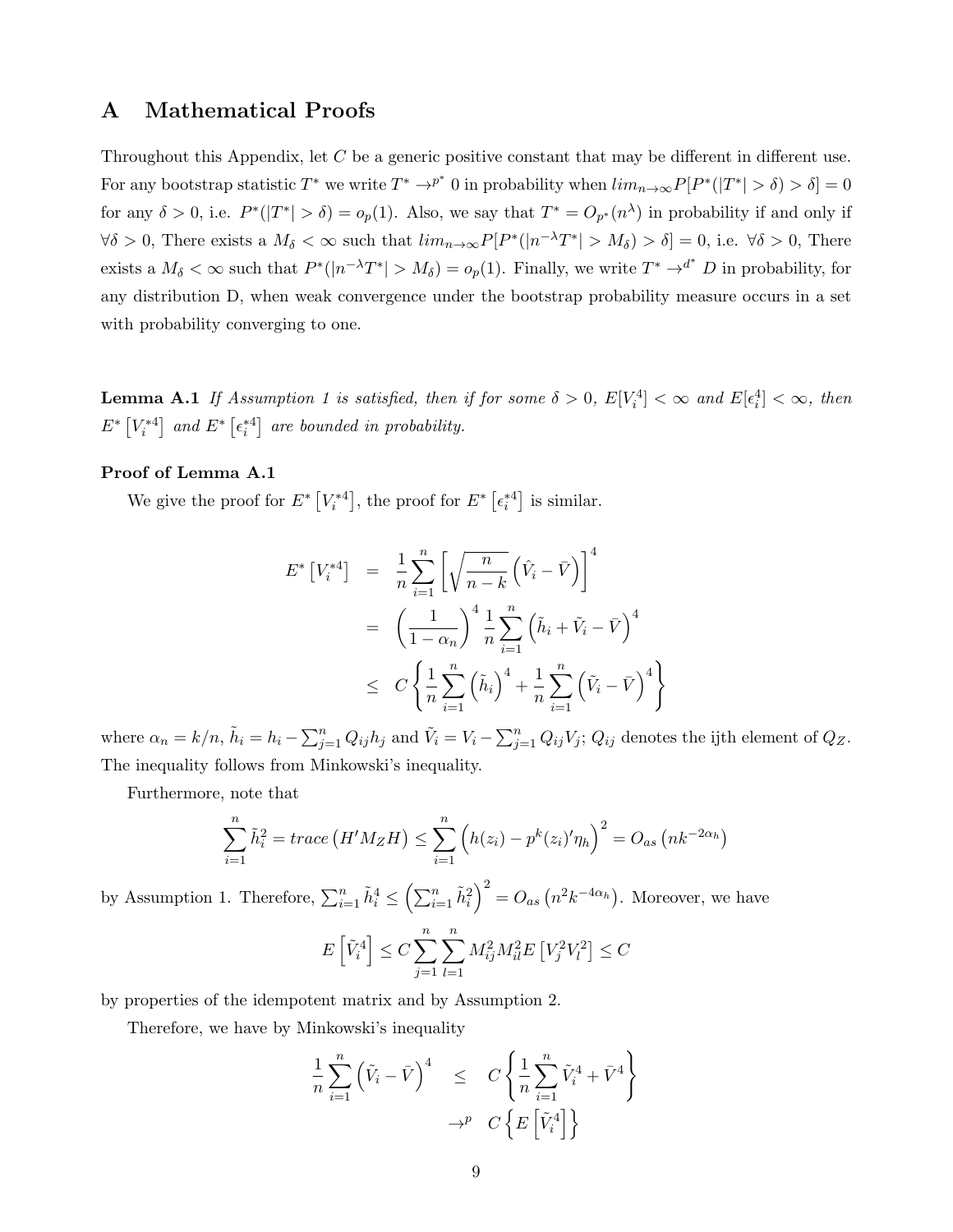since  $\bar{V}^4 \rightarrow^p (E[V_i])^4 = 0$ . Putting these results together, we obtain

$$
E^* [V_i^{*4}] \leq C \left\{ \frac{1}{n} \sum_{i=1}^n \tilde{h}_i^4 + \frac{1}{n} \sum_{i=1}^n \tilde{V}_i^4 \right\}
$$
  
=  $O_{as} (nk^{-4\alpha_h}) + O_p(1) = O_p(1)$ 

by Assumption 1. i.e.,  $E^*[V_i^{*4}]$  is bounded in probability.  $\blacksquare$ 

Lemma A.2 If Assumption 1 and 2 are satisfied, then

$$
\hat{\Gamma}^* = \Gamma + o_{p^*}(1)
$$

where  $\hat{\Gamma}^* = X^{*'} M_Z X^* / n$ ,  $\Gamma = (1 - \alpha) \Sigma_{vv}$ .

### Proof of Lemma A.2

From the bootstrap DGP, we have

$$
E^* \left[ \frac{V^{*'}Q_Z V^*}{k} \right] = \frac{1}{k} E^* \left[ trace \left( V^{*'}Q_Z V^* \right) \right] = \frac{1}{k} trace \left( Q_Z E^* \left[ V^{*} V^{*'} \right] \right)
$$
  

$$
= \frac{trace(Q_Z)}{k} E^* \left[ V^{*2}_i \right] = E^* \left[ V^{*2}_i \right]
$$

since  $E^*$   $\left[V_i^*V_j^*\right]$  $\Big] = E^* \left[ V_i^* \right] E^* \left[ V_j^* \right]$  $\big] = 0$  for  $i \neq j$  by the property of i.i.d. bootstrap.

Furthermore, note that

$$
E^* \left[ \frac{V^*^{'}Q_Z V^*}{k} - E^* [V_i^{*2}] \right]^2
$$
  
\n
$$
= \frac{1}{k^2} \sum_{i=1}^n \sum_{j=1}^n \sum_{l=1}^n \sum_{m=1}^n Q_{ij} Q_{lm} E^* [V_i^* V_j^* V_l^* V_m^*] - \frac{2}{k} E^* [V_i^{*2}] \sum_{i=1}^n \sum_{j=1}^n Q_{ij} E^* [V_i^* V_j^*] + (E^* [V_i^{*2}])^2
$$
  
\n
$$
= \frac{1}{k^2} E^* [V_i^{*4}] \sum_{i=1}^n (Q_{ii})^2 + \frac{2}{k^2} (E^* [V_i^{*2}])^2 \sum_{i=2}^n \sum_{j=1}^{i-1} (Q_{ij})^2
$$
  
\n
$$
+ \left\{ \frac{2}{k^2} (E^* [V_i^{*2}])^2 \left[ \sum_{i=2}^n \sum_{j=1}^{i-1} (Q_{ii} Q_{jj} + (Q_{ij})^2) \right] - (E^* [V_i^{*2}])^2 \right\}
$$
  
\n
$$
= L_1^* + L_2^* + L_3^*
$$

Let us first focus on  $L_1^*$ . Note that

$$
L_1^* \le \frac{1}{k} E^* \left[ V_i^{*4} \right] = O_p \left( \frac{1}{k} \right)
$$

by Lemma A.1 and by the fact that  $\sum_{i=1}^{n} (Q_{ii})^2 \leq \sum_{i=1}^{n} Q_{ii} = k$ .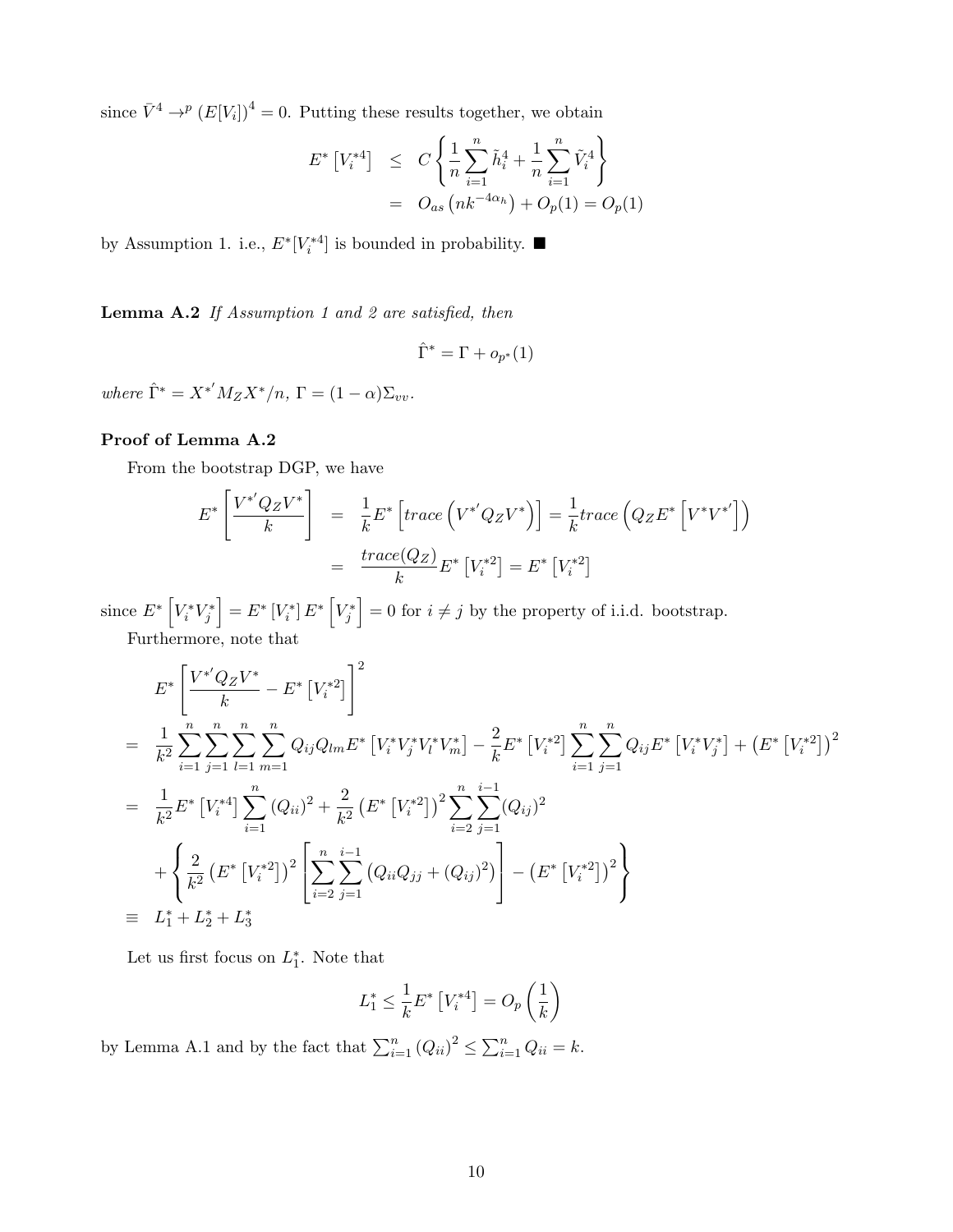Next, for  $L_2^*$ , we note that by our bootstrap DGP

$$
E^*[V_i^{*2}] = \left(\frac{n}{n-k}\right) \left(\frac{1}{n}\sum_{i=1}^n \left(\hat{V}_i - \bar{V}\right)^2\right) = \left(\frac{n}{n-k}\right) \left(\frac{\hat{V}'\hat{V}}{n} - \left(\bar{V}\right)^2\right) \to^p \Sigma_{vv}
$$

since  $\frac{\hat{V}'\hat{V}}{n} \to^p (1-\alpha) \Sigma_{vv}$  and  $\bar{V} \to^p E[V_i] = 0$ . Moreover, we have

$$
\sum_{i=1}^{n} (Q_{ii})^2 + 2 \sum_{i=2}^{n} \sum_{j=1}^{i-1} (Q_{ij})^2 = Tr(Q'_Z Q_Z) = Tr(Q_Z) = k
$$

given that  $\mathbb{Q}_Z$  is symmetric and idempotent. Therefore,

$$
L_2^* \le \frac{1}{k^2} \left( E^* [V_i^*^2] \right)^2 \left[ \sum_{i=1}^n (Q_{ii})^2 + 2 \sum_{i=2}^n \sum_{j=1}^{i-1} (Q_{ij})^2 \right] = \frac{1}{k} \left( E^* [V_i^*^2] \right)^2 = O_p \left( \frac{1}{k} \right)
$$

For  $L_3^*$ , we note that

$$
|L_3^*| = \left| \frac{1}{k^2} \left( E^* [V_i^{*2}] \right)^2 \left[ \left( \operatorname{trace}(Q_Z) \right)^2 + \operatorname{trace}(Q_Z' Q_Z) - 2 \sum_{i=1}^n (Q_{ii})^2 \right] - \left( E^* [V_i^{*2}] \right)^2 \right|
$$
  
\n
$$
= \left| \frac{1}{k^2} \left( E^* [V_i^{*2}] \right)^2 \left( k^2 + k - 2 \sum_{i=1}^n (Q_{ii})^2 \right) - \left( E^* [V_i^{*2}] \right)^2 \right|
$$
  
\n
$$
= \left| \frac{1}{k^2} \left( E^* [V_i^{*2}] \right)^2 \left( k - 2 \sum_{i=1}^n (Q_{ii})^2 \right) \right| \le \frac{1}{k} \left( E^* [V_i^{*2}] \right)^2 + \frac{2}{k^2} \left( E^* [V_i^{*2}] \right)^2 \sum_{i=1}^n Q_{ii} = O_p \left( \frac{1}{k} \right)
$$

Putting these results together, we obtain  $E^* \left[ \frac{V^{*'}Q_Z V^*}{k} - E^* [V_i^{*2}] \right]^2 = O_p \left( \frac{1}{k} \right)$  $\frac{1}{k}$  and  $\frac{V^*^{'}Q_Z V^*}{k}$  $\frac{b}{k}$  –  $E^*[V_i^{*2}] = O_{p^*}\left(\frac{1}{\sqrt{2}}\right)$ k by Markov's inequality.

Using similar arguments, we can show that  $\frac{V^{*'}V^{*}}{n} - E^{*}[V_i^{*2}] = O_{p^*}\left(\frac{1}{\sqrt{n}}\right)$ n .

Finally, we obtain

$$
\frac{V^* M_Z V^*}{n} - (1 - \alpha_n) \Sigma_{vv}
$$
\n
$$
= \frac{V^* V^*}{n} - \frac{V^* Q_Z V^*}{n} - (1 - \alpha_n) \Sigma_{vv}
$$
\n
$$
= \left(\frac{V^* V^*}{n} - E^* [V_i^{*2}] \right) - \alpha_n \left(\frac{V^* Q_Z V^*}{k} - E^* [V_i^{*2}] \right) + (1 - \alpha_n) \left(E^* [V_i^{*2}] - \Sigma_{vv}\right)
$$
\n
$$
= O_{p^*} \left(\frac{1}{\sqrt{n}}\right) - \alpha_n O_{p^*} \left(\frac{1}{\sqrt{k}}\right) + (1 - \alpha_n) o_p(1) = o_{p^*}(1)
$$

and the result follows because  $X^{*'}M_ZX^*/n = (Q_ZX + V^*)'M_Z(Q_ZX + V^*)/n = V^{*'}M_ZV^*/n$ .

#### Proof of Theorem 2.1

We proceed by checking that  $\frac{1}{\sqrt{2}}$  $\frac{1}{n}V^{*'}M_{Z}\epsilon^{*}$  satisfies the condition of Lemma A2 in Hansen, Hausman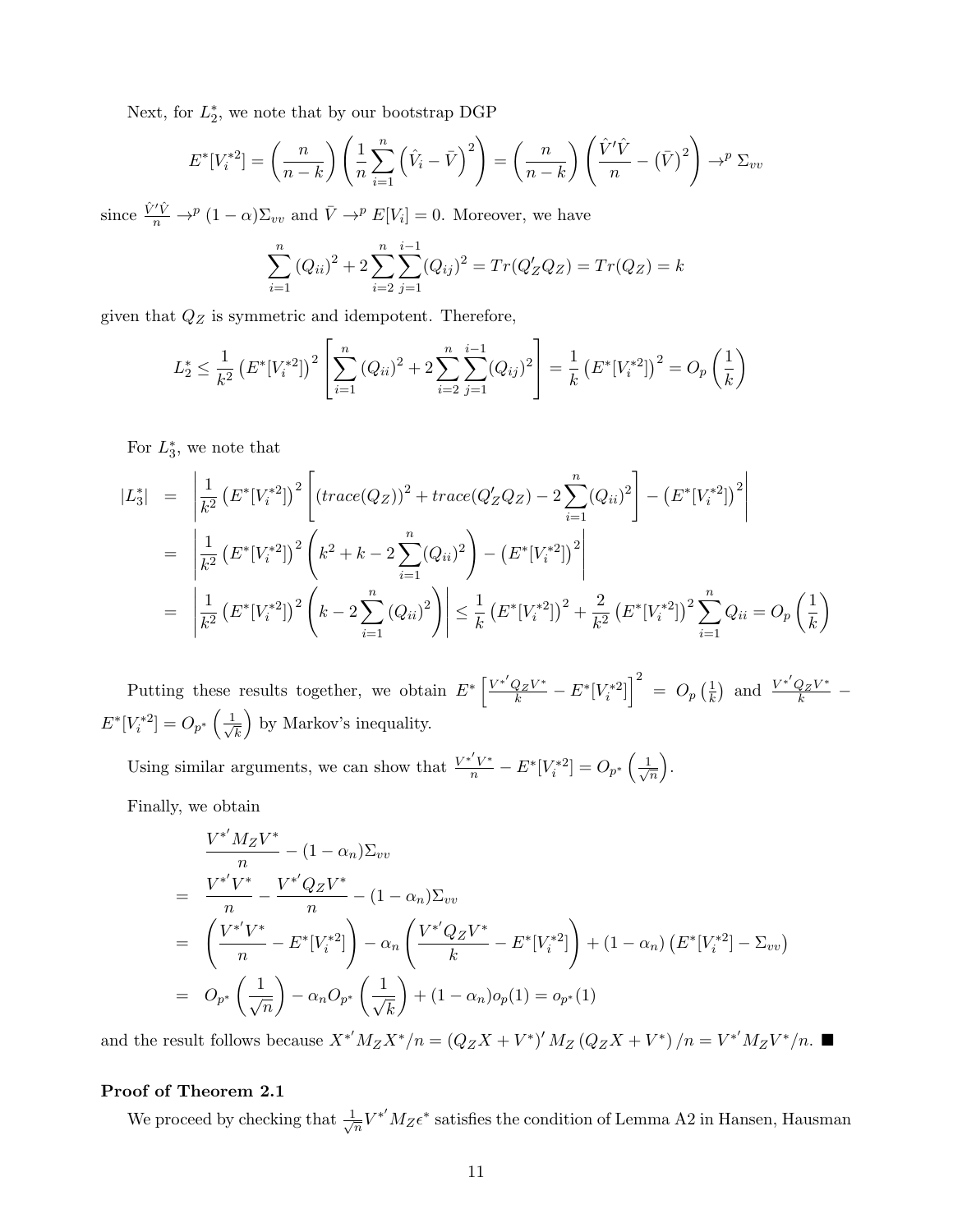and Newey (2008), conditionally on the original sample with probability converging to 1.

Let  $W_i^* = \frac{1}{\sqrt{n}} M_{ii} V_i^* \epsilon_i^*$ . First, by our bootstrap DGP,  $\{W_i^*, V_i^*, \epsilon_i^*\}$ ,  $i = 1, ..., n$  are (conditionally) independent across *i*. Second,  $E^*[\epsilon_i^*]=n^{-1}\sum_{i=1}^n\left[\sqrt{\frac{n}{n-k}}(\hat{\epsilon}_i-\bar{\epsilon})\right]=0, E^*[V_i^*]=n^{-1}\sum_{i=1}^n\left[\sqrt{\frac{n}{n-k}}(\hat{\epsilon}_i-\bar{\epsilon})\right]$  $\left(\hat{V}_i - \bar{V}\right)$  = 0. Third,  $E^*[\epsilon_i^{*4}]$  and  $E^*[V_i^{*4}]$  are bounded in probability by Lemma A.1. Fourth,

$$
\sum_{i=1}^{n} E^*[W_i^{*4}] = n^{-2} \sum_{i=1}^{n} M_{ii}^4 E^*[V_i^{*4} \epsilon_i^{*4}]
$$
  
=  $n^{-2} \sum_{i=1}^{n} M_{ii}^4 E^*[V_i^{*4}] E^*[\epsilon_i^{*4}]$   
=  $O_p(1)n^{-2} \sum_{i=1}^{n} M_{ii}^4 \le O_p(1)n^{-2} \sum_{i=1}^{n} M_{ii} = O_p(1) \frac{n-k}{n^2} \rightarrow^p 0$ 

where the second equality follows from the property of the bootstrap DGP, the third equality from Lemma A.1, and the inequality from the fact that  $M_{ii}^4 \leq M_{ii}$  and  $\sum_{i=1}^n M_{ii} = \sum_{i=1}^n (1 - Q_{ii}) = n - k$ .

Finally, we can show that

$$
\sum_{i=1}^{n} E^*[W_i^{*2}] + \left(1 - \frac{\sum_{i=1}^{n} Q_{ii}^2}{k}\right) \alpha_n \left[E^*[V_i^{*2}]E^*[{\epsilon_i^*}^2] + (E^*[V_i^{*}{\epsilon_i^*}])^2\right]
$$
\n
$$
= \frac{\sum_{i=1}^{n} M_{ii}^2}{n} E^*[V_i^{*2}]E^*[{\epsilon_i^*}^2] + \left(1 - \frac{\sum_{i=1}^{n} Q_{ii}^2}{k}\right) \alpha_n E^*[V_i^{*2}]E^*[{\epsilon_i^*}^2]
$$
\n
$$
= \left[\frac{\sum_{i=1}^{n} M_{ii}^2}{n} + \left(1 - \frac{\sum_{i=1}^{n} Q_{ii}^2}{k}\right) \alpha_n\right] E^*[V_i^{*2}]E^*[{\epsilon_i^*}^2]
$$
\n
$$
\rightarrow^p (1 - \alpha) \sigma_{\epsilon \epsilon} \Sigma_{vv}
$$

where the first equality follows from the fact that  $E^*[V_i^{*2} \epsilon_i^{*2}] = E^*[V_i^{*2}] E^*[\epsilon_i^{*2}]$  and  $E^*[V_i^{*} \epsilon_i^{*}] =$  $E^*[V_i^*]E^*[\epsilon_i^*]=0$ ; the convergence in probability follows from

$$
\frac{\sum_{i=1}^{n} M_{ii}^2}{n} + \left(1 - \frac{\sum_{i=1}^{n} Q_{ii}^2}{k}\right) \alpha_n \to 1 - \alpha
$$

and  $E^*[V_i^{*2}] \to^p \Sigma_{vv}, E^*[\epsilon_i^{*2}] \to^p \sigma_{\epsilon\epsilon}$ .

Therefore, by Lemma A2 of Hansen, Hausman, and Newey (2008)

$$
\frac{V^{*'}M_Z\epsilon^*}{\sqrt{n}} = \sum_{i=1}^n W_i^* - \alpha_n \sum_{i \neq j} \frac{V_i^*Q_{ij}\epsilon_j^*}{\sqrt{n}} \to^{d^*} N(0, (1-\alpha)\sigma_{\epsilon\epsilon} \Sigma_{vv})
$$

in probability.

As has been show in Theorem 1 of Cattaneo, Jansson, and Newey (2012),

$$
\sqrt{n}\left(\hat{\beta}-\beta\right)\rightarrow^d N(0,\Omega)
$$

under Assumption 1 and 2, where  $\Omega = \sigma_{\epsilon\epsilon} \Gamma^{-1}$ ,  $\Gamma = (1 - \alpha) \Sigma_{vv}$ .

Note that  $\sqrt{n} \left( \hat{\beta}^* - \hat{\beta} \right) = \left( \widehat{\Gamma}^* \right)$  $\int$ <sup>-1</sup>  $\frac{X^{*'}M_Z\epsilon^*}{\epsilon}$  $\frac{M_Z \epsilon^*}{\sqrt{n}} = \left(\widehat{\Gamma}^*\right)$  $\int$ <sup>-1</sup>  $\frac{V^* M_Z \epsilon^*}{V^* M_Z \epsilon^*}$  $\frac{M_Z \epsilon}{\sqrt{n}}$ . Using the results of Lemma A.2,